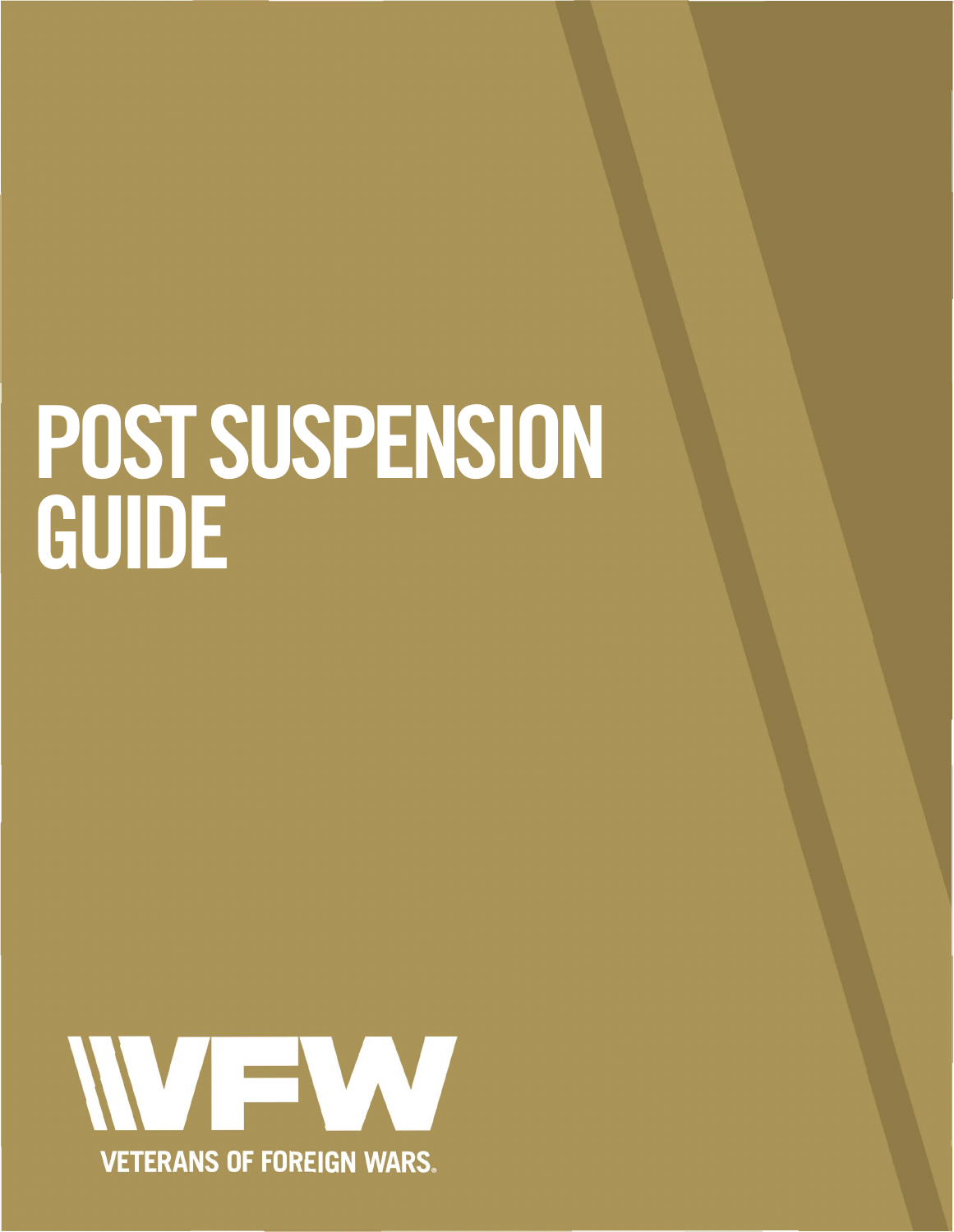# **Table of Contents Post Suspension Guide**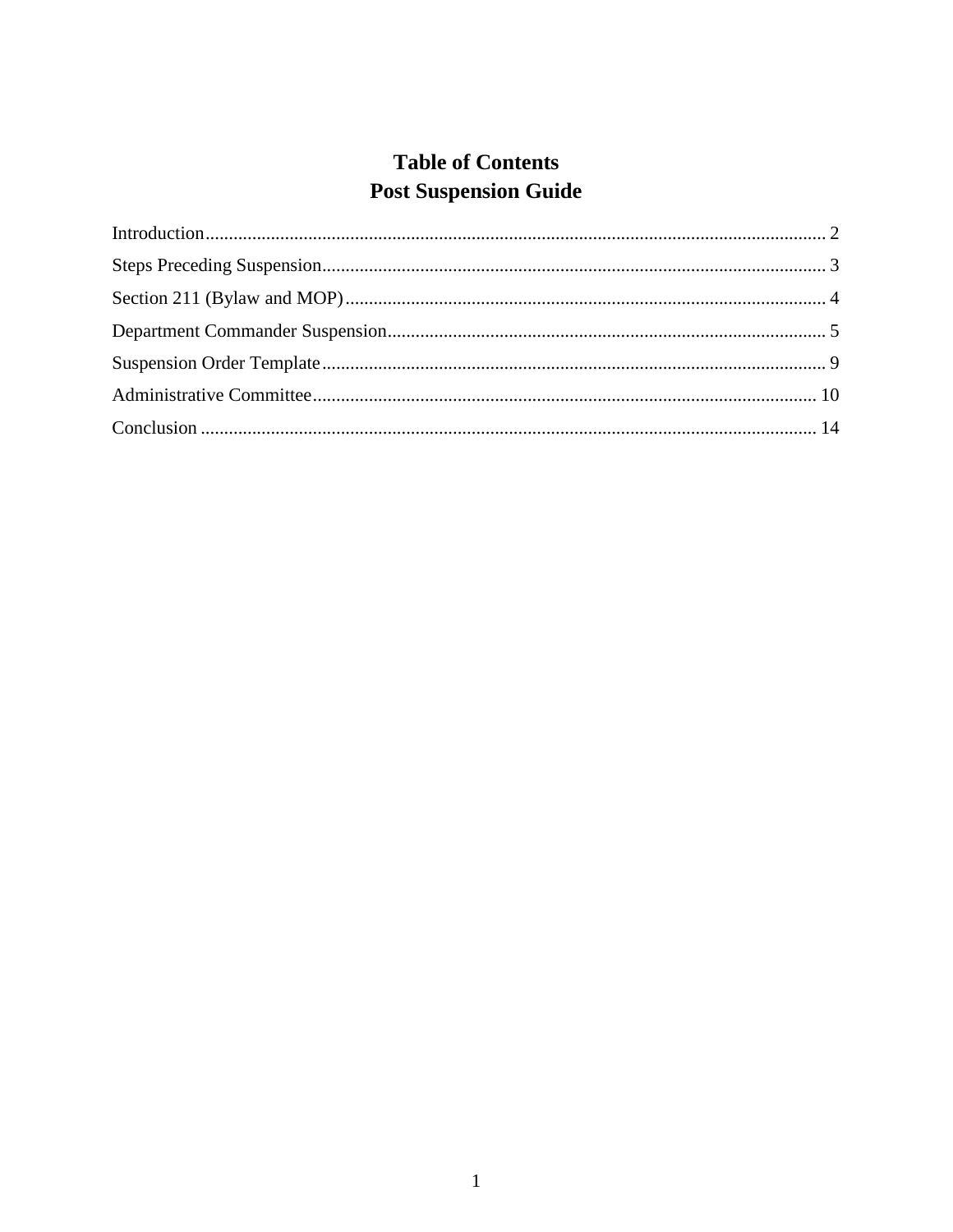#### **Introduction**

*To be a leader within the VFW means connecting with those around you; inspiring them with a shared sense of mission; and through education and engagement, mobilizing them in order to accomplish a common goal.* 

- What is the purpose of a Post suspension? A Post suspension **is**
	- o The Department Commander's tool for mandating corrective action to sustained Post deficiencies and provides a better opportunity to narrow education gaps of a Post's officers and members *only* when all other efforts have failed.
	- o Used to identify Post deficiencies, assess additional shortcomings, and create a plan of action to address those deficiencies.
	- o Effected through education and engagement by working with the Post officers and members to correct Post deficiencies and bring the Post to working order thereby fulfilling the VFW's chartered purpose.
- A Post suspension is **not**
	- o A substitute for removing a Post officer under Section 220 of the National Bylaws. *Unless a Post officer's actions have jeopardized the Post legally or financially, a suspension should not occur due to an officer failing to fulfill their duties of office.*
	- o Simply a bureaucratic necessity to revoke a Post's charter. *A Post suspension should be used as a last resort, and the goal is to bring the Post to working order not to revoke its charter.*
	- o An effective way to force a Post to participate in VFW programs.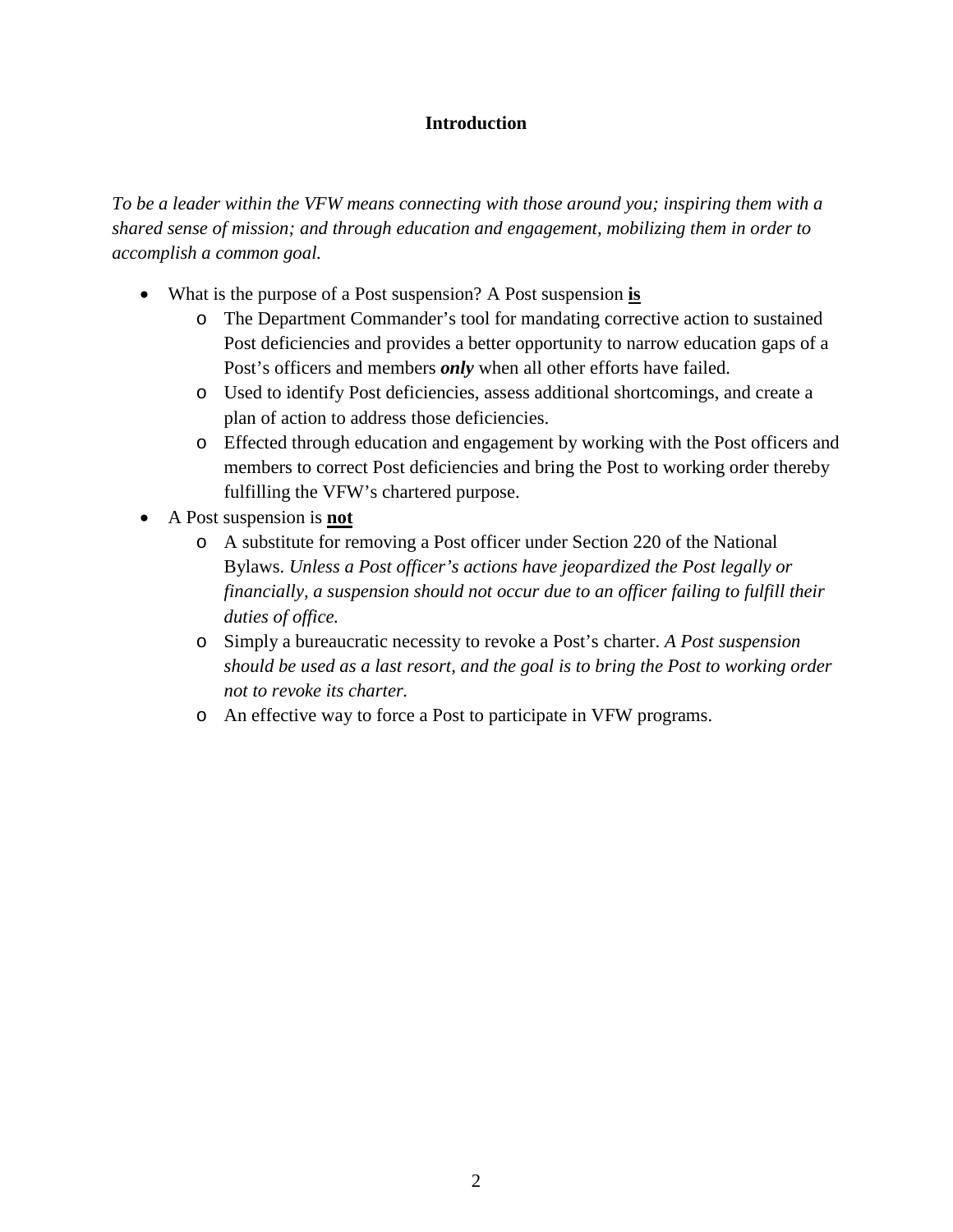#### **Steps Preceding Suspension**

- How did we get here what happens before a Post is suspended? A Post suspension should not be the consequence of a single Post officer's shortcomings, rather a suspension is the Department Commander's last recourse when previous attempts to correct a Post's shortcomings have failed.
- Departments should look for opportunities to strengthen weak Posts as it is far easier to take the time to educate a Post on how to correct a deficiency when it's first identified, rather than place a Post on suspension. Common places to identify where Posts are falling short:
	- o Annual Post inspection
	- o Post quarterly audits
	- o Department required reports (veterans service, community service, etc.)
	- o Role of District Commander as a conduit for information to Department
	- o Post Inspection as authorized pursuant to Section 710 of the National Bylaws and MOP
	- o Member and community complaints

*"Identify, instruct, and educate struggling Posts. Show a concern for their problems, assign a junior or respected past officer to help with their membership drives and program initiatives, suggest programs and methods of carrying them out, encourage other Posts to help their neighbors.*

*Identifying struggling Posts and knowing where each one struggles is important because they will need much of your attention. Personalized instruction that gives guidance on a Post's weak areas is imperative to helping correct its deficiencies." – District Commander: Leadership, Duties and Responsibilities (vfw.org)*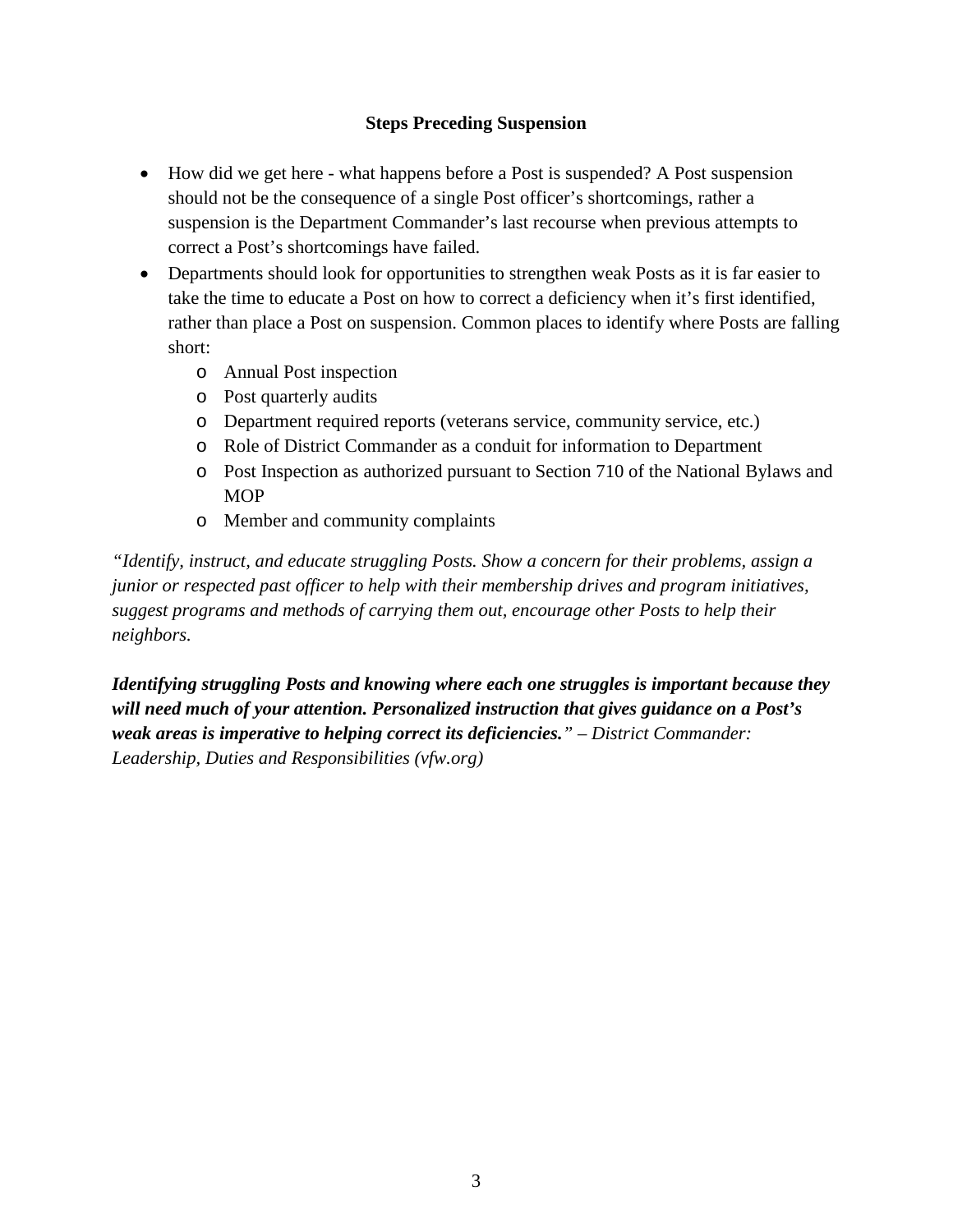#### **National Bylaws and Manual of Procedure - Section 211**

Approved amendments to Section 211 of the Manual of Procedure – "Suspension and Revocation of Charter" passed at the 118<sup>th</sup> National Convention are meant to improve Department engagement during a Post's suspension in three major ways.

- 1. Mandating increased oversight through a working Administrative Committee.
- 2. Spurring member reengagement through required suspension notification sent to all Post members with the next scheduled meeting time and place, and attached suspension order with listed Post deficiencies.
- 3. Expanding Administrative Committee reporting requirements to ensure Department actions are informed and data driven.

In addition to improving Department engagement, the approved amendments also expand the Commander-in-Chief's authority to promptly revoke a Post charter where members have lost interest in fulfilling VFW obligations by failing to muster a quorum at meetings or elect Post officers while under suspension.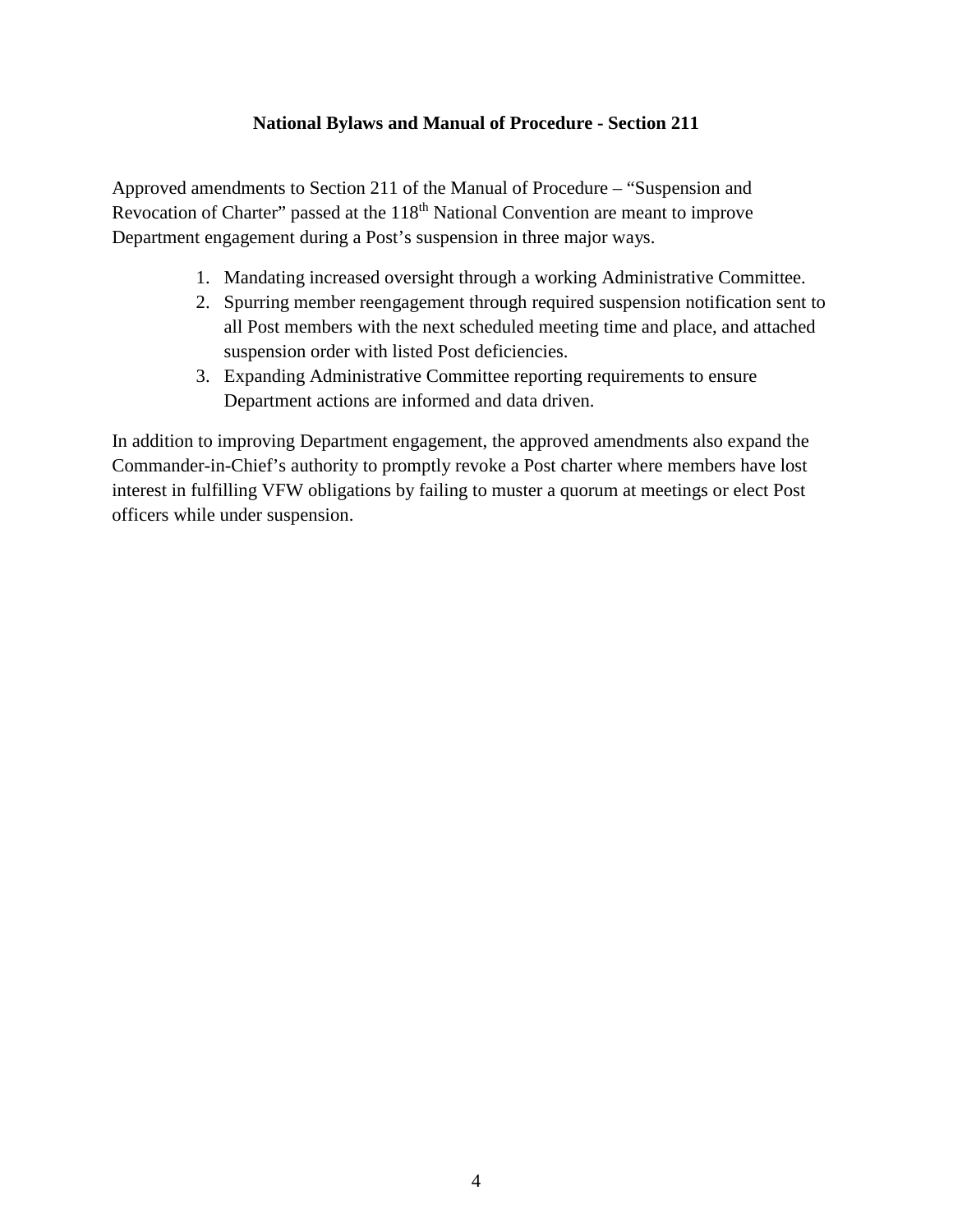#### **Department Commander Suspension**

Once Post deficiencies have been identified and attempts to correct them have failed, a Department Commander should place the Post on suspension through a Special Order.

Special Orders help communicate a common goal through accountability, and should be written with the assumption that the decision will be appealed to the National Council of Administration. By keeping your Special Orders focused, specific, and supported with pertinent evidence you provide credibility to your Department. A Department can disenfranchise its leaders and volunteers with baseless Special Orders.

*It's important to remember that a suspension order is not a Post death sentence. The order should not require actions that would be detrimental to the Post's future success: it should not cause the Post to fall behind in its contractual obligations or inflict an unnecessary financial burden. Unless absolutely necessary, the suspension order should not shut down the Post's business operations and should minimize any interruption to the Post's community engagement efforts and service to area veterans.* 

The standard for Department Special Orders: Special Orders must

- o Be properly addressed and formatted.
- o Utilize proper writing conventions (spelling, punctuation, capitalization, grammar, and paragraphing)
- o Be specific and supported with evidence and supporting documentation if applicable.

Often the success of a Post Suspension can be predicted by how well the Special Order is written. The order should clearly and concisely communicate the Department Commander's intent, define the suspension time, outline the Post's deficiencies, identify the Administrative Committee members, as well as the scope of the committee's power and authority.

Section 211(3)(a) requires,

"The Department Commander shall issue a Special Order suspending a Post Charter which outlines the deficiencies and appoints an administrative committee consisting of three (3) to five (5) members…"

*Outlined deficiencies within the order should be specific and written simply and concisely so that both the Post and the administrative committee understand the issues and can work together to develop a corrective action plan.* 

*The administrative committee should be comprised of leaders who both possess the knowledge to educate the Post and the demeanor to mentor them to success.* 

*Based on the severity of the deficiencies, the committee should consist of three (3) to five (5) members, with one of those members being an appointed Chairman.*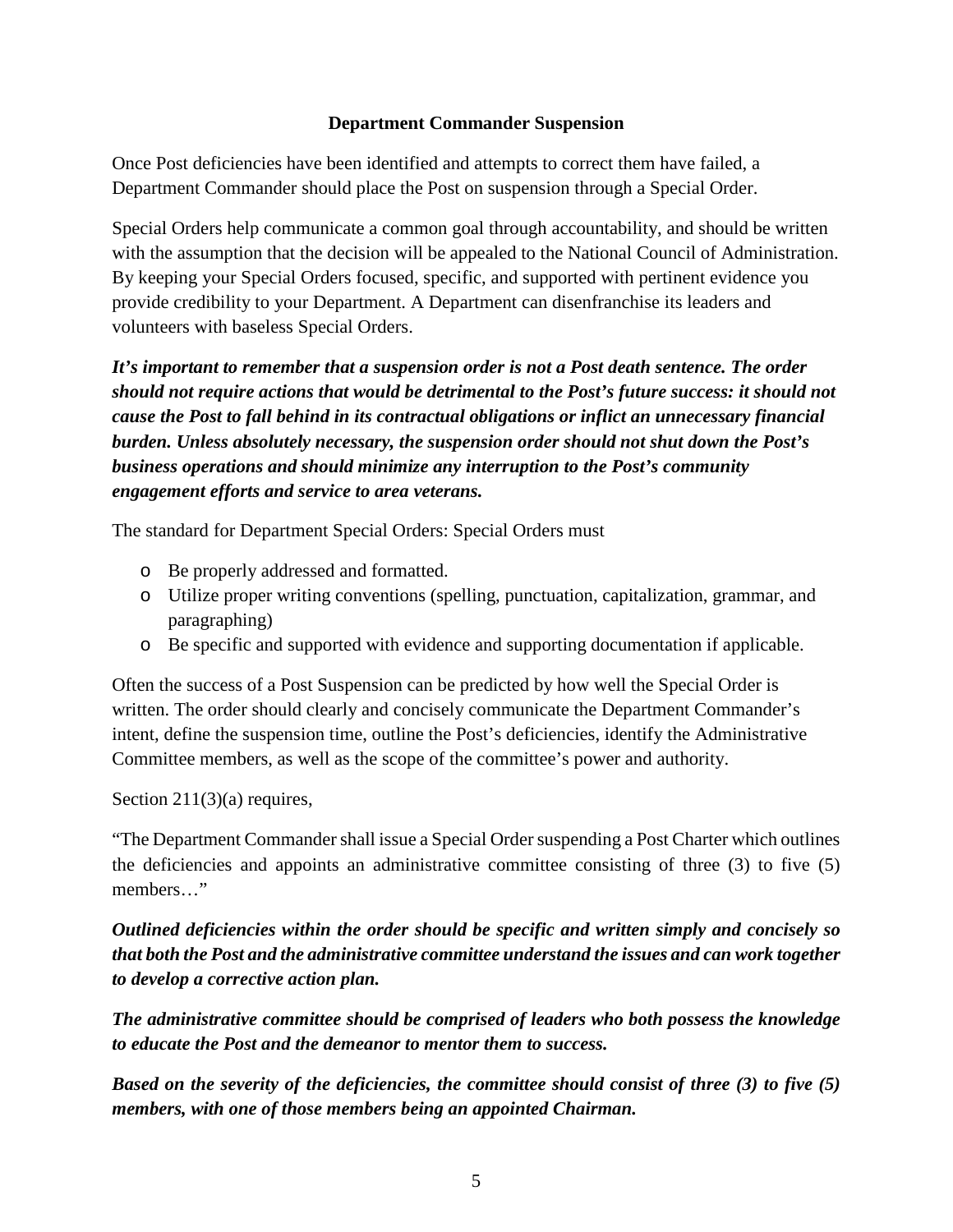Section 211(3)(a) continues,

"…Pursuant to a written grant of powers and limitations, such committee shall supervise the business and affairs of the Post during the period of suspension..."

*The order should clearly state the committee's scope: the purpose of the committee is to supervise, educate, and mentor, but not control the Post (e.g., The Post Commander should still preside over the Post meeting under the supervision of the administrative committee).*

"…The acts and actions of the committee shall be subject to the approval or disapproval of the Department Commander."

*Post members and officers take action under the guidance and approval of the administrative committee; however, the committee's powers are subject to the approval of the Department Commander.* 

# *All committee approval requests should be made to the Department Commander in writing; similarly, the Department Commander should submit all approvals or disapprovals in writing.*

Section 211(3)(b) requires,

"The Post Commander shall be notified in writing of the action by certified mail, return receipt requested, to the address of record or by personal delivery by a designated representative."

# *If no Post officers have been elected, the notification should reach the immediate past Post Commander.*

Section 211(3)(c) requires,

"The Department Commander shall notify the Commander-in-Chief in writing within two (2) days."

#### *This is most easily done by simply cc'ing the Commander-in-Chief on the Special Order.*

Section 211(3)(d) requires,

"The Department Commander shall give notice, in writing, of the time and place of the next schedules meeting, in such manner as to reasonably reach the Post members at least forty-eight (48) hours in advance of the time set for the meeting. Such notice shall include a copy of the special order."

*This notification could be incorporated in the special order, but remember that the intent of this notification is to reengage Post members to encourage their involvement bring the Post back to working order.*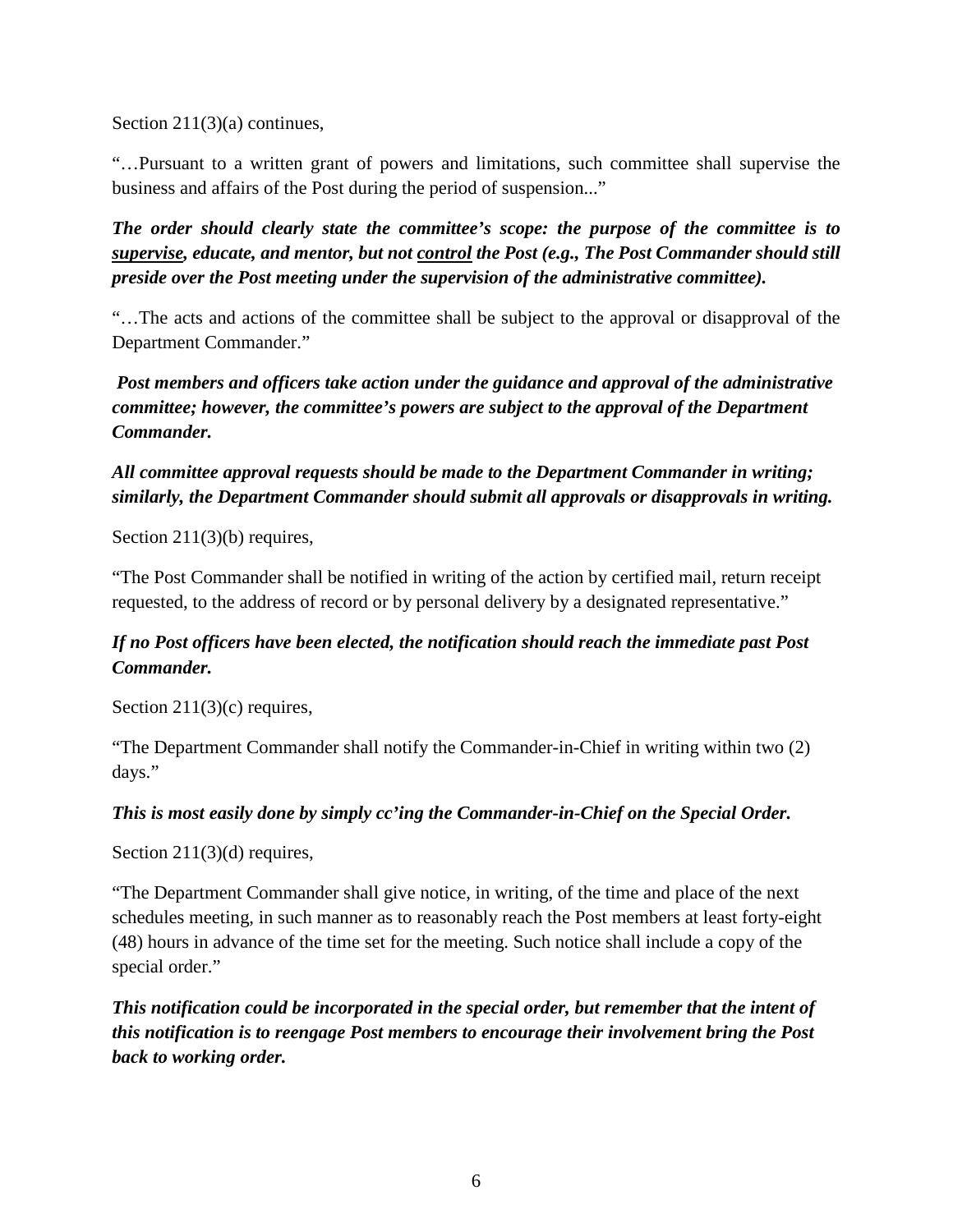*An administrative committee can help a Post correct its deficiencies, but if there is no buy-in from the members it will only be a matter of time before the Post is once again falling short of its organizational obligations.* 

*Ideally this notification would be incorporated into a cover letter that is uplifting, encouraging, and spurs engagement from Post members by reminding them of the VFW's mission and purpose.* 

Section 211(3)(e) requires,

"Following an initial suspension period as provided in this subsection, the Department Commander may lift or extend the suspension for an additional period of time not to exceed ninety (90) days; and shall notify the Commander-in-Chief in writing within two (2) days."

*Although there is no requirement to notify the Post members, it would be in the Post's best interest to do so.* 

*If extending the suspension, be sure to congratulate the members on their hard work, update them on the Post's progress, and inform them of goals the committee will need their continued support to achieve.* 

*If lifting the suspension, be sure to thank them for their hard work, but remind them that a Post cannot be successful without active involvement from its members – the Post's future success depends on their active participation!*

Section  $211(4)(a)$  states,

"The administrative committee shall approve the expenditure or obligations of all funds and transfers of all property while the order of suspension is in effect. If provided in the Special Order, all funds, securities and other property of the Post may be placed under the custody and supervision of the Administrative Committee."

*As previously stated, the administrative committee operates in a supervisory role to educate and mentor the Post.*

*However, in cases where the reason for suspension is financial mismanagement or malfeasance the Department Commander may expand the committee's authority by placing all Post finances in their custody to mitigate additional loss.* 

*This expansion of powers must be explicitly and clearly stated within the special order, and does not in any way negate the Department Commander's final approval authority.*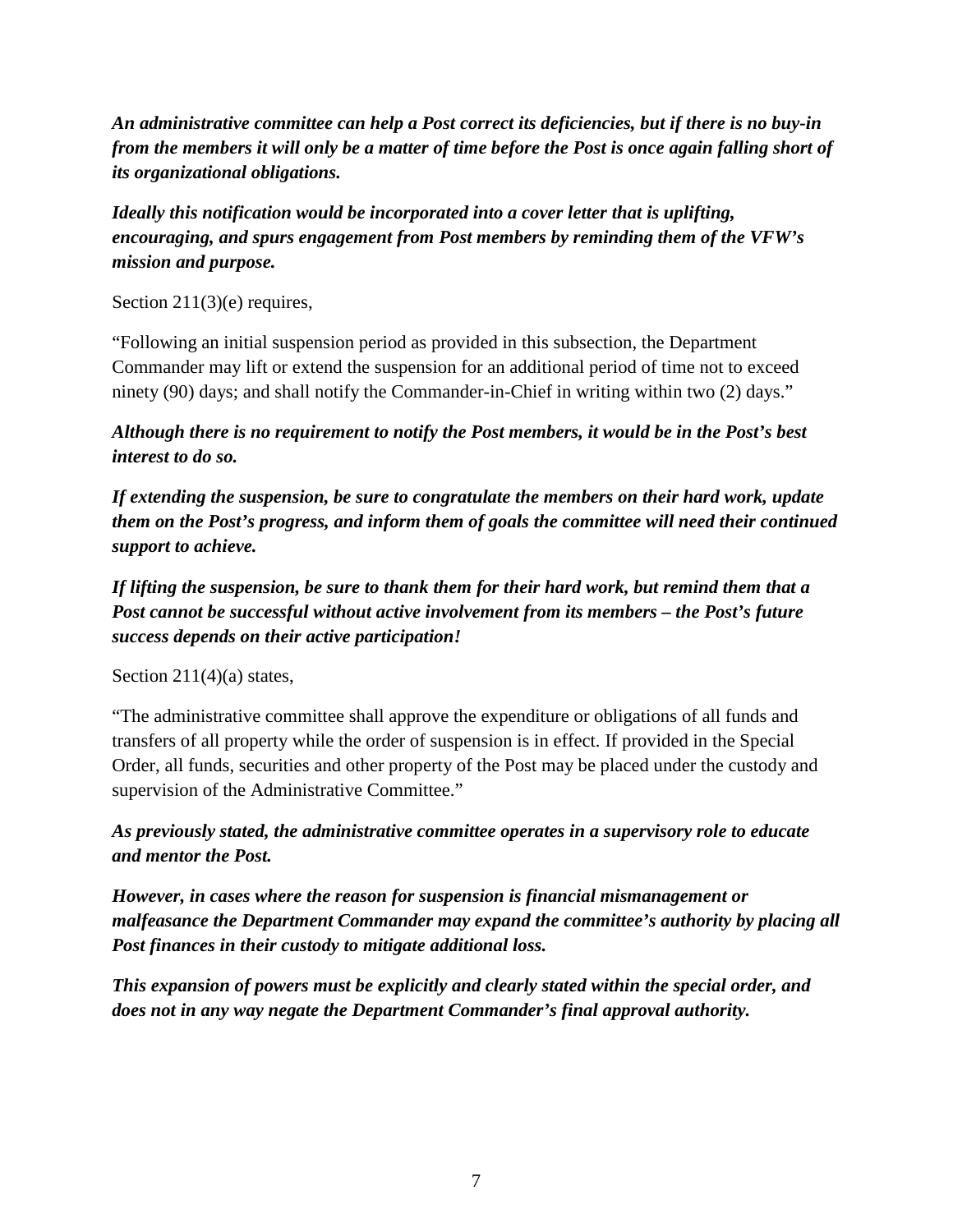Section 211(4)(b) states,

"All acts and actions shall be documented and summarized in a report to the Department Commander with a final recommendation."

*Committee reports do more than simply ensure By-Law compliance: detailed reports help the Department make informed decisions and provide data to help identify areas of improvement.* 

*These reports also help National Headquarters identify trends in the field to better accommodate a response to common Post deficiencies with supplemental, targeted, and informed training and support.* 

*Finally, committee reports will be the bulk of evidence used to defend the Department's decision in the case a Post requests a hearing.*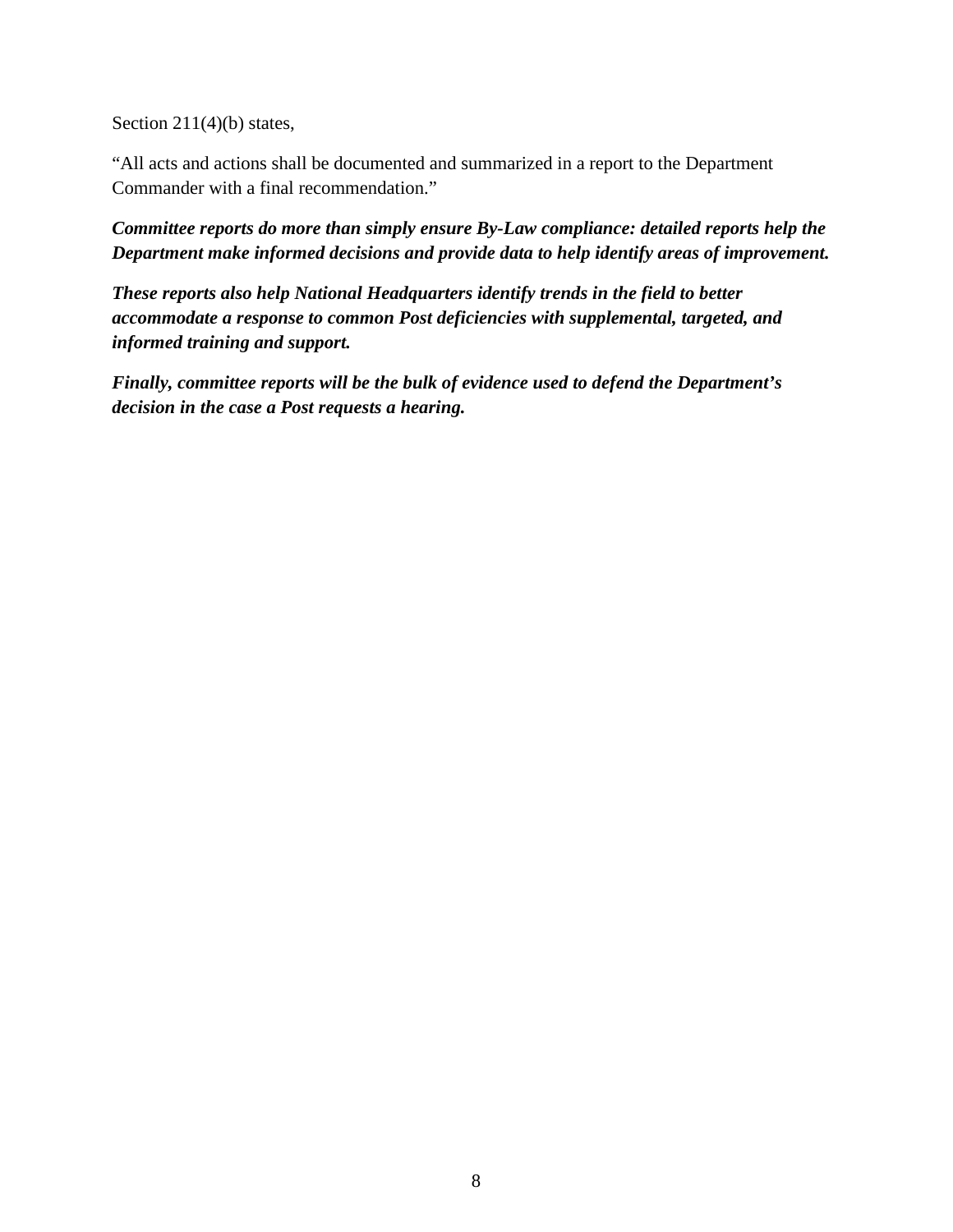#### **Suspension Order Template**

(Insert Date)

SPECIAL ORDER NO. \_\_\_

[Name], Commander VFW Post XXXX Address 1 City, State, ZIP

Dear Commander Jones:

In accordance with sections 211 of the National Bylaws and the Manual of Procedure, the operations of (*Post Name and Post Number*) are hereby suspended for a period of up to ninety (90) days due to Post deficiencies in violation of the laws and usage of the organization, specifically (*List here the exact details of the deficiencies that resulted in the Post being suspended*).

Effective immediately, the following Administrative Committee is appointed: (*List three (3) to five (5) committee members with a designation chairperson*)

*[Identify the intent of the suspension. Define the scope of the committee's power and authority to include the approving of the expenditure or obligation of all funds and transfers of all property while the order of suspension is in effect. Stipulate whether the committee is to take custody of Post funds, securities, and other property. The above Administrative Committee shall supervise all of the activities of the Post and through education and mentorship ensure full compliance with all applicable Bylaws, rules and regulations of the organization.]* 

*[Define the committee Chairperson's reporting requirements to the Department Commander (at least once a month) setting forth, in detail, the actions instituted and the steps taken toward the resolution of the above listed deficiencies and any other deficiencies that may have been identified. Explain the final report shall contain the committee's recommendation as to whether the suspension shall be rescinded or continued, or if the Post charter be revoked.]*

*[Explain that Post members and officers take action under the guidance and approval of the administrative committee, but the committee's powers and approval authority are subject to final approval of the Department Commander.]*

*(Signature block of the Department Commander attested by Department Adjutant with all the appropriate "cc's" to include Post member distribution)*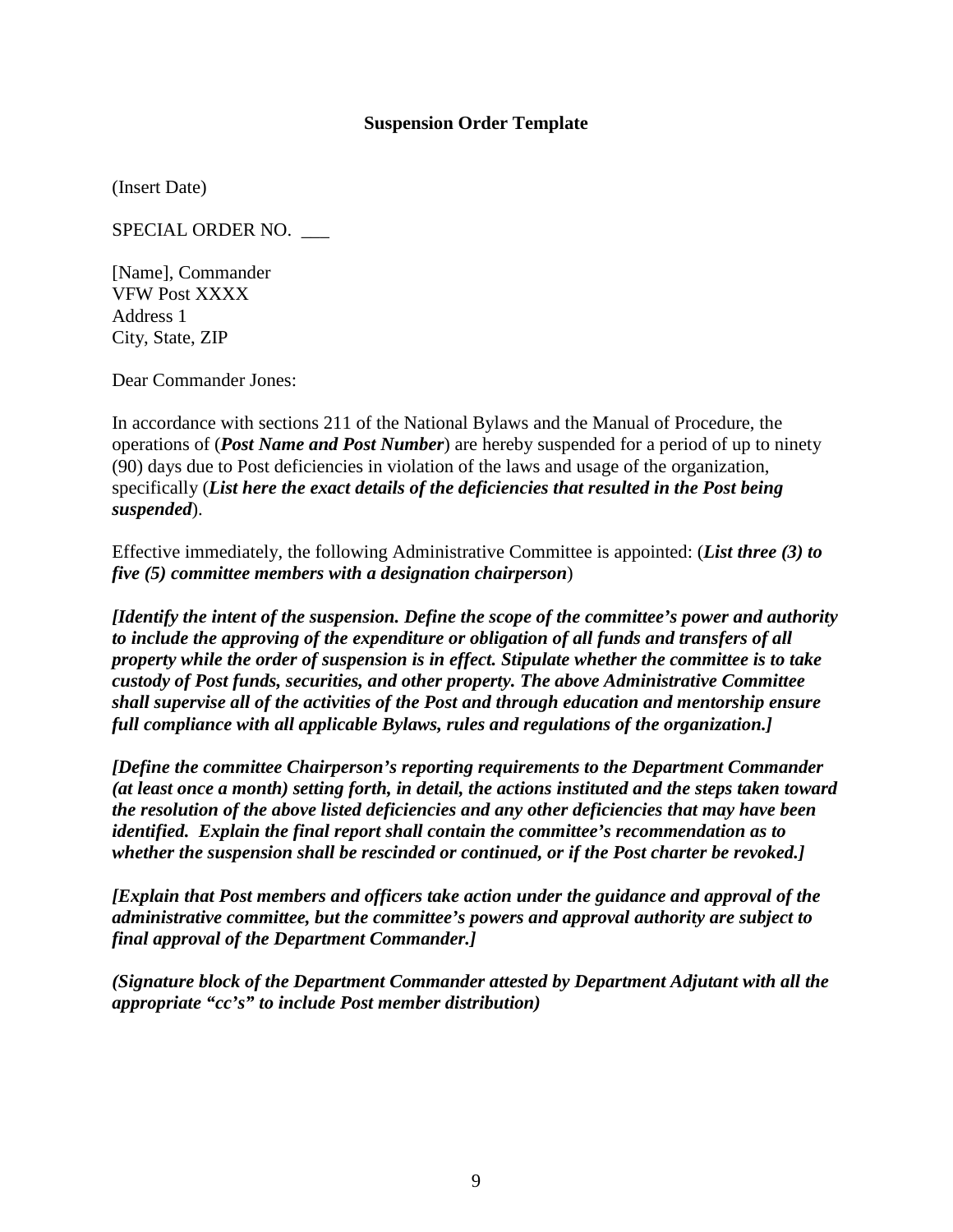#### **Administrative Committee**

A successful administrative committee should be comprised of three (3) to five (5) members who are enthusiastic, dedicated, well-informed, available, and operate under the guise of three (3) motivational elements [The puzzle of motivation, Dan Pink]:

1. **Purpose**: "A yearning to do what you do in service of something larger than yourself." Motivate Post members and their officers by helping them define the VFW's mission in their own words, and in doing so giving them ownership over their mission.

# *It is important the administrative committee reminds the Post members and their officers why the Veterans of Foreign Wars of the United States exists and that its mission is their own.*

2. **Autonomy**: "The urge to direct our own lives." Motivate Post members and their officers by giving them the ability and freedom to accomplish their mission in their own way.

# *The administrative committee's role is as a leader, mentor, educator, and promoter of the VFW's mission and its programs. The committee's mission is to help the Post by providing it with the education and resources it needs to solve its problems and realize its own success.*

3. **Mastery**: "The desire to get better and better at something that matters." Motivate Post members and their officers by encouraging them to get better at accomplishing their mission with engaging and useful Schools of Instruction and educational training.

*Following through means following up: to keep a Post from again falling short it is important for a member of the committee to check on the Post's progress by offering further education and training after the suspension is lifted.*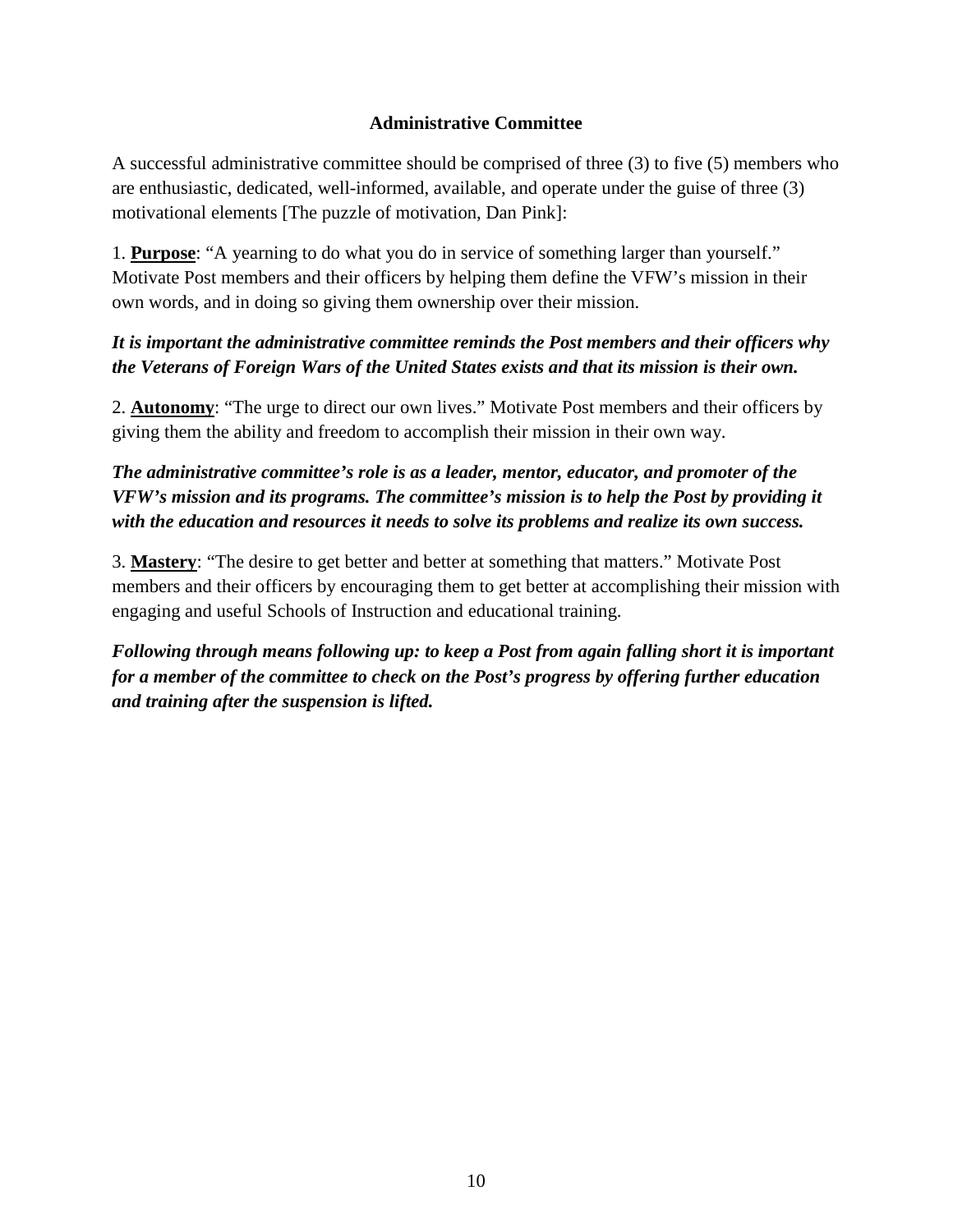### **Administrative Committee: Duties and Responsibilities**

The administrative committee's duties and responsibilities go far beyond the language in Section 211 of the National Bylaws and Manual of Procedure, and the committee chairman has the daunting job of ensuring the committee is prepared.

A successful administrative committee chairman must (adapted from Navy Seal mission planning checklist)

#### **1. Analyze the mission.**

- a) Be sure all committee members understand the Post suspension process.
- b) Explain the special order, the listed Post deficiencies, the scope of the committee's power and authority, and that the goal of any suspension is to bring the Post back to working order. If clarification is needed, do not hesitate to contact the Department Commander.
- c) Communicate to committee members their role as mentors and educators rather than enforcers.

#### **2. Identify personnel, assets, resources, and time available.**

- a) Speak with your committee members to identify their strengths and how those strengths can best be applied to correct the Post's deficiencies.
- b) Consider how many active Post officers you'll be working with, their demographics and that of the membership.
	- i) Before the meeting with Post members, the administrative committee should meet with the Post officers. During that meeting, it is important to ensure the Post officers in attendance understand the committee's intent, the suspension process, the special order in its entirety, and the role of the administrative committee, as well as the Post officer's role in helping to bring the Post back to working order.
- c) Examine the scope of the Post's obligations (Post home overhead, contractual obligations to vendors, community impact, and finances).
- d) Know that 180 days is the maximum duration a Post may be on suspension.

# **3. Decentralize the planning process.**

a) Based on their strengths, empower key committee members and Post officers to analyze possible courses of action. *(\*e.g. if a listed Post deficiency is related to the Post's finances, the committee member with the most experience in that field should take the lead to work with the Post Quartermaster and Trustees to analyze possible courses of action.)*

#### **4. Determine a specific course of action.**

a) Based on input from committee members and Post officers, determine a specific course of action for each deficiency. *(\*e.g. if the Post's books and records are incomplete, the Post lacks quarterly audits, and accountability of Post funds is sparse; a specific course of action would be to bring those records up to date as much as possible, educate Post officers on their duties, and remind Post members of their responsibility to hold their officers accountable.)*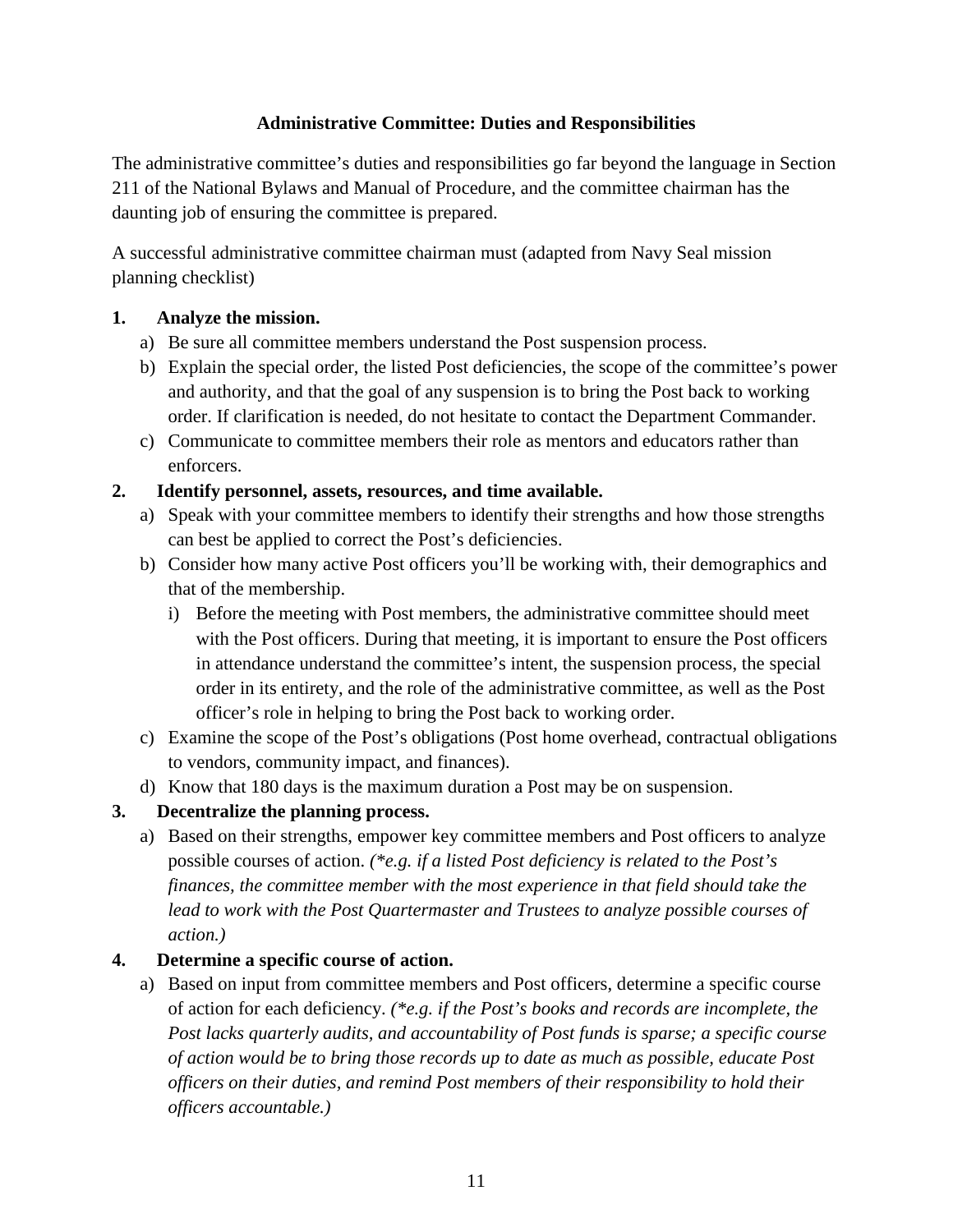i) Be aware, in analyzing possible courses of action more deficiencies could arise.

# **5. Empower key leaders to develop the plan for the selected course of action.**

a) Key committee members should work with Post officers to develop a course of action with calendared benchmarks so progress can be documented and tracked. *(\*e.g. what educational resources will key committee members use for schools of instruction? Will there be separate schools of instruction for Post officers and members or will it be covered in one class? What is the timeline for bringing the books and records up to date, completing quarterly audits, and correcting the procedures for disbursing funds? How will progress be tracked and what stop gaps will be put in place to prevent further deficiencies?)*

# **6. Submit plan for Department Commander approval.**

- a) Submit plan with formality in writing for Department Commander's input and approval.
- b) Department approval should be communicated in writing.

# **7. Plan for likely contingencies through each phase of the operation.**

- a) Do you know who could take over if you lose one of your committee members for whatever reason?
- b) How do you plan to deal with Post members who are angry their Post is suspended?
- c) What will you do with a Post officer who is willing to complete their term of office, but seems unable to grasp key elements of their duties and responsibilities?

# **8. Delegate portions of the plan and brief to key junior leaders.**

- a) Once specific courses of action are planned with benchmarks, brief the entire plan to the administrative committee and Post officers.
- b) Delegate portions of the plan to key committee members and Post officers.

# **9. Brief the plan to all participants and supporting assets.**

- a) The Post meeting will be where you have the Post officers introduce the administrative committee.
- b) As chairman you should explain the overall suspension process, the administrative committee's role, the suspension order, and the overall plan. It's imperative you reassure the Post members that suspension does not mean their Post will close, but remind them their active participation is vital in bringing the Post back to working order.
- c) The Post officers should explain the plan specifics and take questions under the committee's supervision.

# **10. Conduct post-operation debrief after execution.**

- a) Regardless if the committee's recommendation is to lift or extend the suspension, or revoke the Post's charter; a progress/summary report is needed in order for the Department Commander to make an informed decision. The report should identify existing Post deficiencies (if applicable), plan of action to correct deficiencies, current state of the plan, and what must happen to reach the goal
- b) Following through means following up and regardless of the suspension's outcome a follow-up is necessary.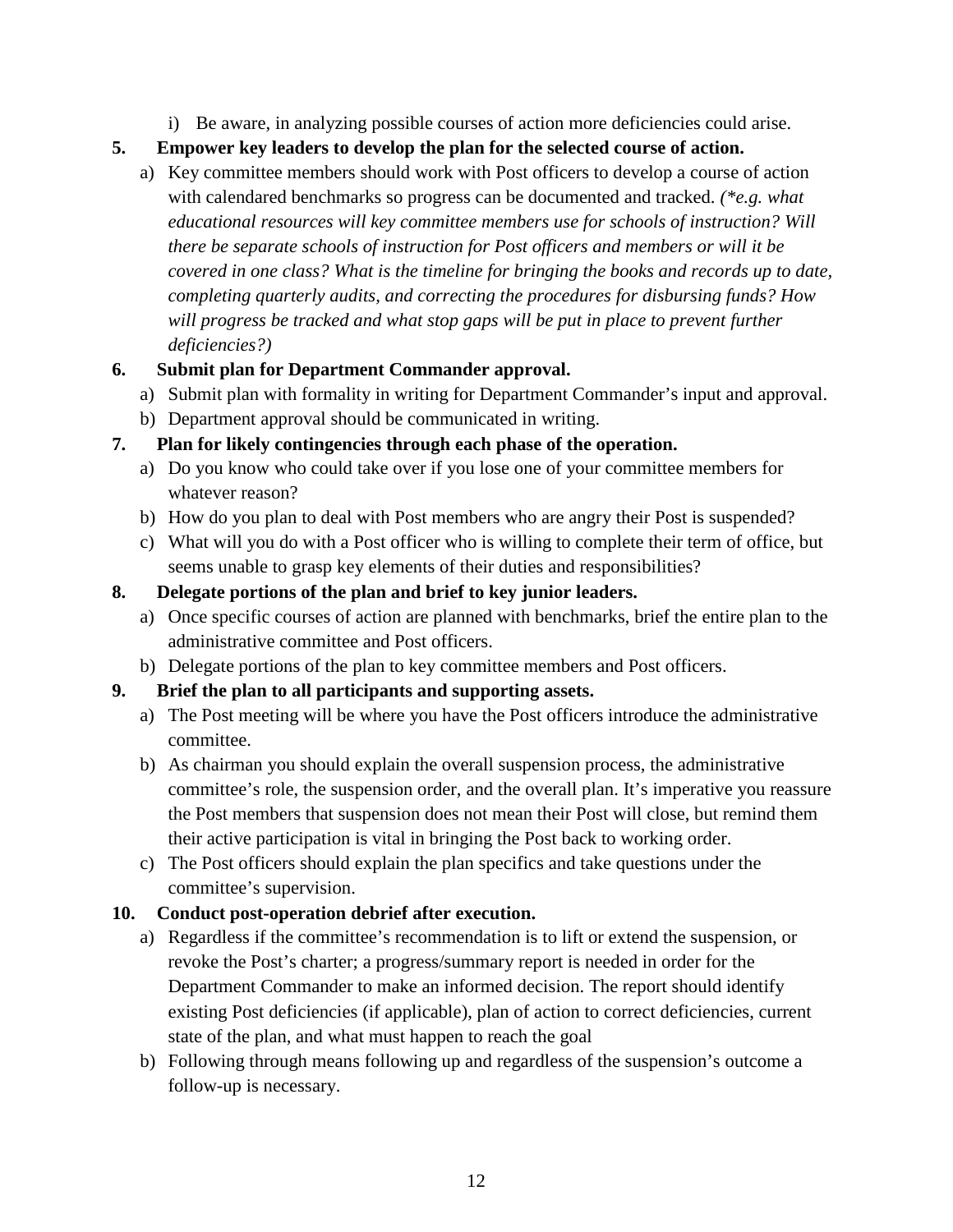- i) If recommendation is to lift the suspension, it is important to follow-up with the Post to assess their progress after the suspension is lifted. Analyze lessons learned with Post officers and provide subsequent schools of instruction to reinforce lessons learned during the suspension and keep the members engaged. Gather feedback from Post officers and members to provide better information to Department and National Headquarters in order to improve the suspension process and create better training material.
- ii) If the recommendation is to extend the suspension, follow-up with committee members and Post officers to assess their progress and adjust benchmarks if needed. Then, conduct a Post meeting as soon as possible to keep the Post members informed and engaged. Gather feedback from Post members about the process and make adjustments where necessary.
- iii) If the recommendation is to revoke the Post charter, identify shortcomings that led to that recommendation. Gather feedback from Post officers and members to analyze lessons learned implement in the future.
- c) Every follow-up should start and end by thanking all of those involved regardless of the outcome. This organization is made up of dedicated volunteers and their work should be recognized.